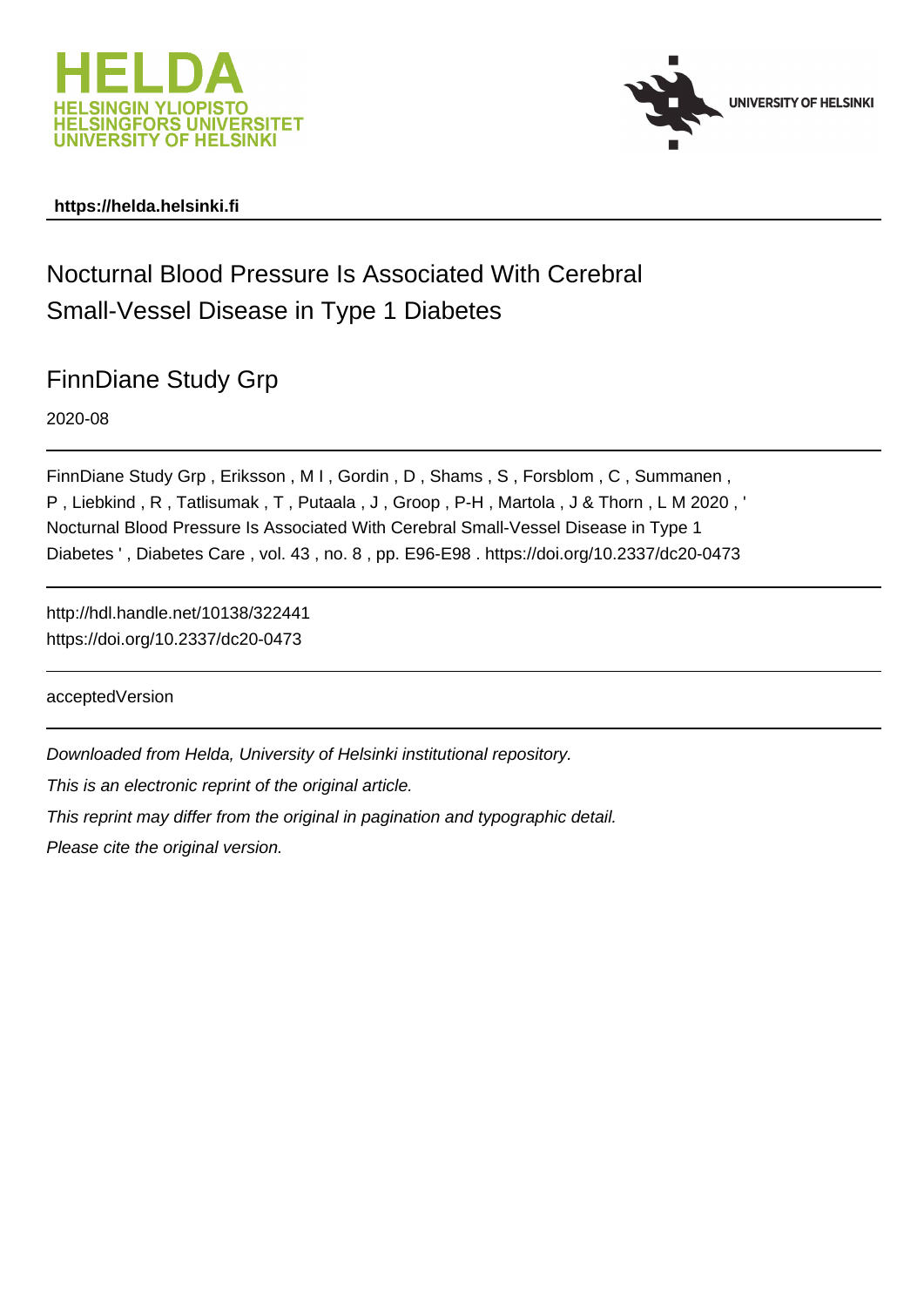**Nocturnal blood pressure is associated with cerebral small-vessel disease in type 1 diabetes**

Short running title: Blood pressure in cerebral small-vessel disease

Marika I Eriksson<sup>1-3</sup>, Daniel Gordin<sup>1-4</sup>, Sara Shams<sup>5</sup>, Carol Forsblom<sup>1-3</sup>, Paula Summanen<sup>1-3,6</sup>, Ron Liebkind<sup>7</sup>, Turgut Tatlisumak<sup>7-8</sup>, Jukka Putaala<sup>7</sup>, Per-Henrik Groop<sup>1-3,9</sup>, Juha Martola<sup>5,10\*</sup>, Lena M Thorn<sup>1-3,11\*</sup>; on behalf of the FinnDiane Study Group

#### \**Equal contribution*

*<sup>1</sup>Folkhälsan Institute of Genetics, Folkhälsan Research Center, Helsinki, Finland <sup>2</sup>Abdominal Center, Nephrology, University of Helsinki and Helsinki University Hospital, Helsinki, Finland*

*<sup>3</sup>Research Program for Clinical and Molecular Metabolism, Faculty of Medicine, University of Helsinki, Helsinki, Finland*

*4 Joslin Diabetes Center, Harvard Medical School, Boston MA, USA*

*<sup>5</sup>Department of Radiology, Karolinska University Hospital; Department of Clinical* 

*Neuroscience, Karolinska Institute, Stockholm, Sweden*

*<sup>6</sup>Department of Ophthalmology, Helsinki University Hospital, Helsinki, Finland*

*<sup>7</sup>Department of Neurology, Helsinki University Hospital, Helsinki, Finland*

*<sup>8</sup>Department of Clinical Neuroscience/Neurology, Institute of Neuroscience and Physiology, Sahlgrenska Academy at University of Gothenburg; Department of Neurology, Sahlgrenska* 

*University Hospital, Gothenburg, Sweden*

*<sup>9</sup>Department of Diabetes, Central Clinical School, Monash University, Melbourne, Victoria, Australia*

*10Department of Radiology, Helsinki University Hospital, Helsinki, Finland*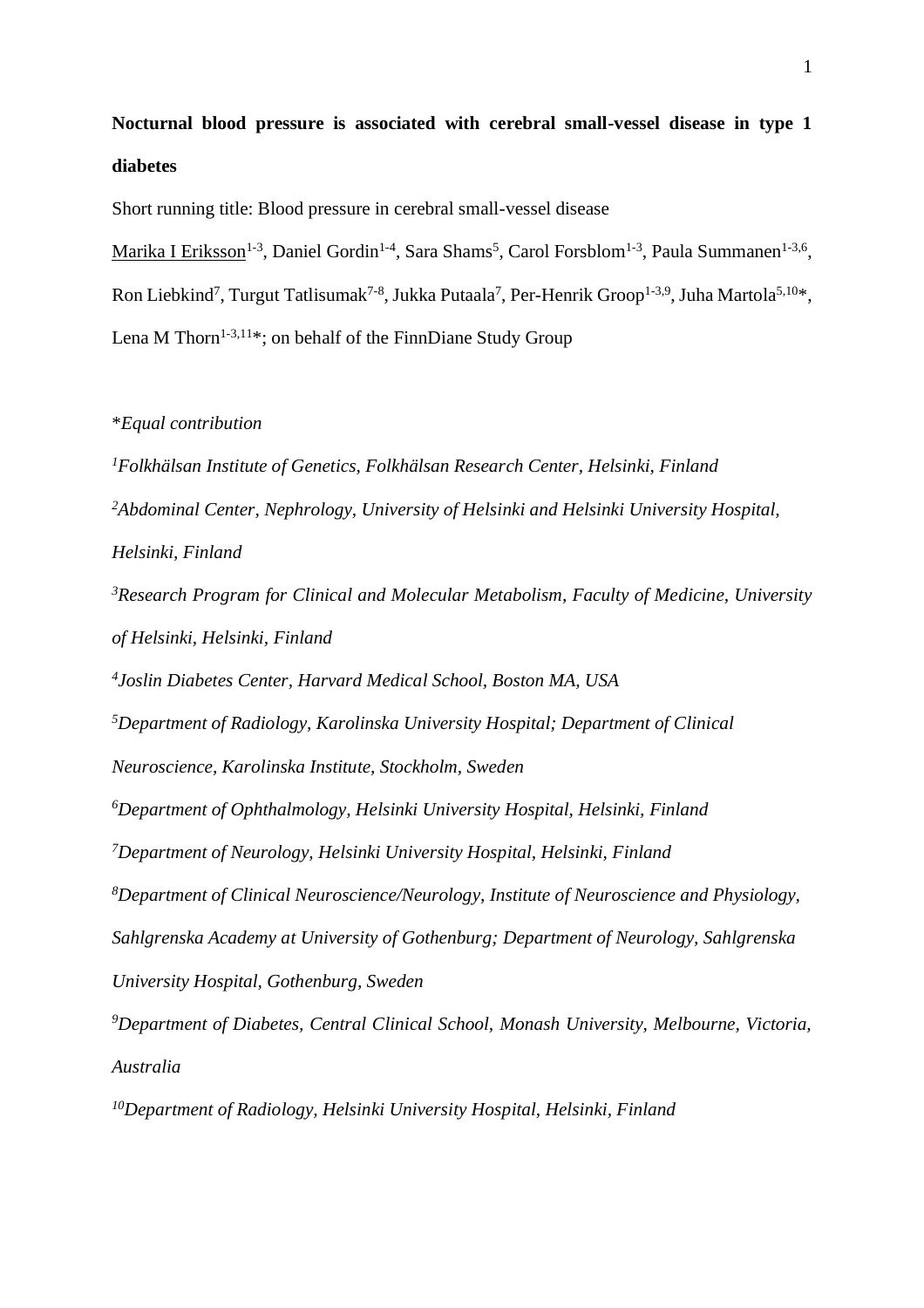*<sup>11</sup>Department of General Practice and Primary Health Care, University of Helsinki, Helsinki,* 

*Finland*

Corresponding author: Per-Henrik Groop, MD, DMSc, FRCPE, Professor Abdominal Center, Nephrology, University of Helsinki and Helsinki University Hospital Biomedicum Helsinki Haartmaninkatu 8, FIN-00290 Helsinki, Finland Phone: +358-500-430 436 E-mail: [per-henrik.groop@helsinki.fi](mailto:per-henrik.groop@helsinki.fi) Word count: 745 Tables: 1 Figures: 0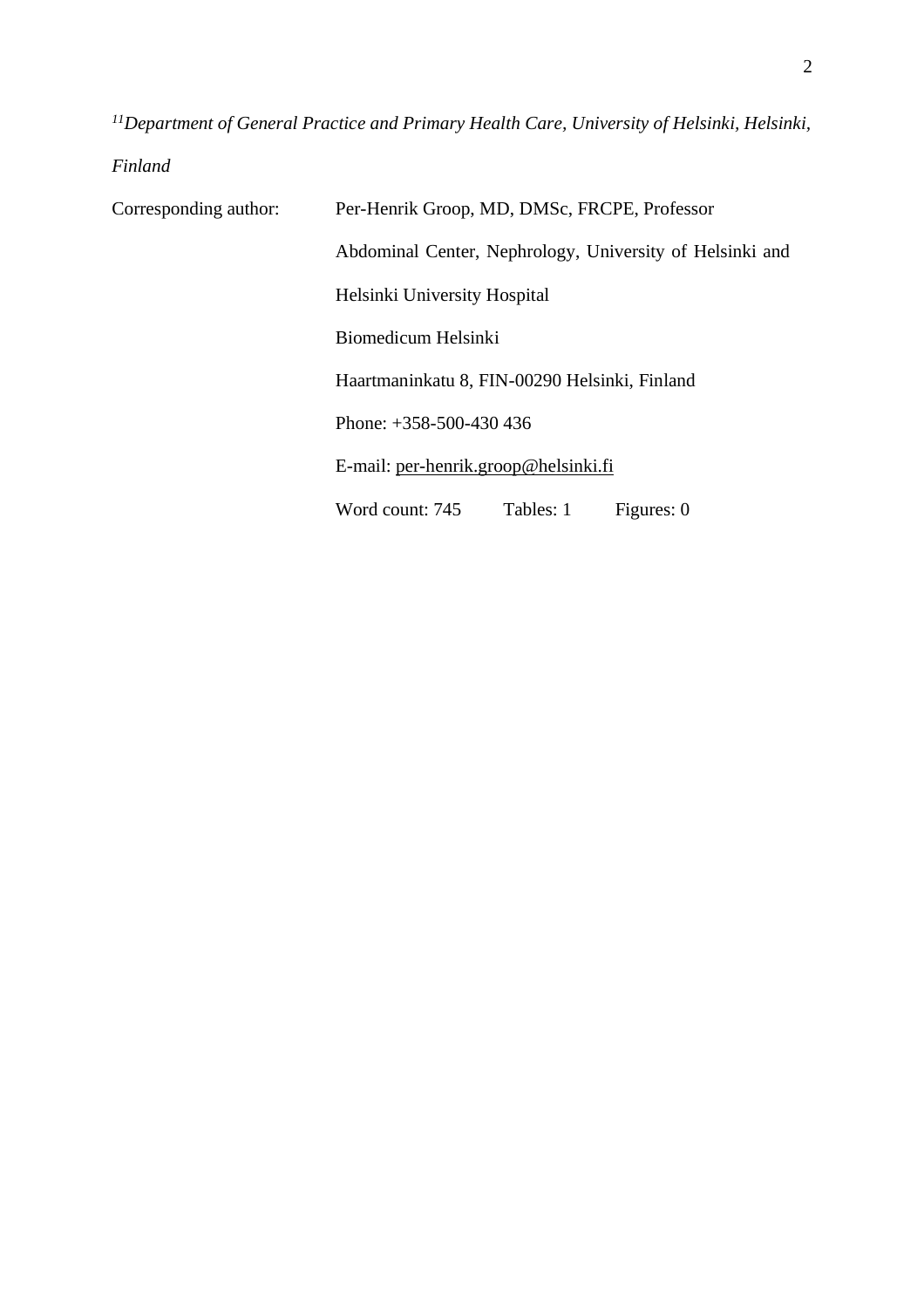Although vascular complications are a hallmark of diabetes, cerebral small-vessel disease (cSVD) in type 1 diabetes remains scarcely studied. We recently showed that cSVD is more common in individuals with type 1 diabetes than healthy controls and is associated with systolic office blood pressure (BP) (1). Hence, we aimed to further evaluate the impact of BP on cSVD in type 1 diabetes.

*Methods.* This substudy of the Finnish Diabetic Nephropathy Study aims to assess early markers of cerebrovascular disease in people with type 1 diabetes, and has previously been described in detail (1). Of the 191 neurologically asymptomatic study participants, 73 volunteered for a 24-hour ambulatory BP monitoring (ABPM). All participants underwent a clinical study visit and brain MRI assessed for markers of cSVD (white-matter hyperintensities, lacunar infarcts, and cerebral microbleeds) (1, 2).

The 24-hour ABPM was conducted in accordance with current standards (3). After ABPMquality validation, we calculated average BP, mean arterial pressure  $(2/3$  diastolic  $+1/3$  systolic BP), pulse pressure (PP, systolic - diastolic BP), BP variability (average real variability) and nocturnal dipping ([1-nocturnal systolic/ diurnal systolic BP] x 100%). Elevated BP and masked hypertension were defined as described by the European Society of Hypertension (3).

*Results.* We observed cSVD in 20 (27.4%) participants, of whom 14 had cerebral microbleeds, nine white-matter hyperintensities, and two lacunes. Table 1 includes clinical characteristics as well as main results for BP measurements based on presence or absence of cSVD. In addition, participants with cSVD had more often nocturnal hypertension (12 [60.0%] vs. 16 [32.0%], p=0.031) that was independently associated with cSVD (OR=4.09 [95% CI 1.27–13.2], p=0.019) after adjustment for age, antihypertensive medication, and ABPM-quality. The same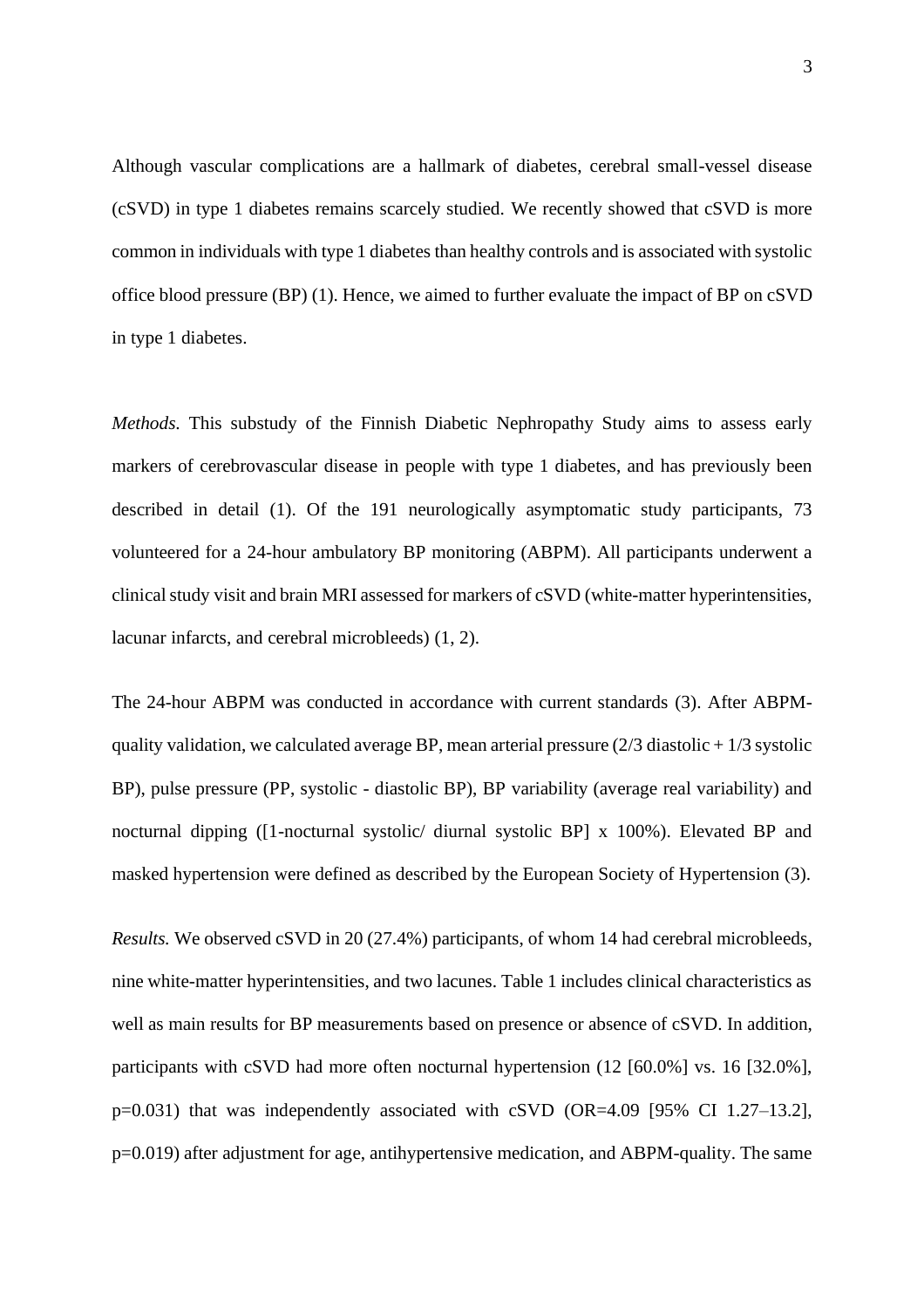was true for masked hypertension (10 [50.0%] vs. 12 [25.0%], p=0.030 and OR=3.74 [95% CI 1.17–12.0], p=0.020). No association was seen for elevated office BP, diurnal BP, or 24-hour BP (data not shown).

Our findings were more prominent in participants on antihypertensive therapy, in whom participants with cSVD had higher systolic BP (127 [119-132] vs. 113 [108-117] mmHg, p=0.001), diastolic BP (75 [70-78] vs. 67 [64-73] mmHg, p=0.021), and a higher prevalence of nocturnal and masked hypertension (7 [78.5%] vs. 7 [35.0%], p=0.033 and 6 [75.0%] vs. 5 [23.8%], p=0.028, respectively). In participants without antihypertensive medication, BP did not differ between those with or without cSVD.

*Conclusion*. This study indicates a link between nocturnal BP and asymptomatic microvascular disease of the brain in type 1 diabetes. As novel findings, we show that higher nocturnal systolic and diastolic BP, mean arterial pressure, as well as nocturnal and masked hypertension are associated with cSVD in type 1 diabetes. To this date, this is the only existing study on ABPM and brain MRI in type 1 diabetes.

In healthy elderly people, an association between increased ABPM and cSVD, has previously been observed (4). In accordance with our results, this study showed an association between higher nocturnal BP and cSVD, and furthermore, that elevated diurnal and 24-hour BP were associated with cSVD. These discrepancies could be due to the difference in age, BP levels, or the use of antihypertensive medication between the study cohorts. Nocturnal BP is, however, recognized as a stronger predictor of cardiovascular events than diurnal BP (3). Our results indicate that elevated nocturnal BP is associated with early markers of cerebrovascular disease.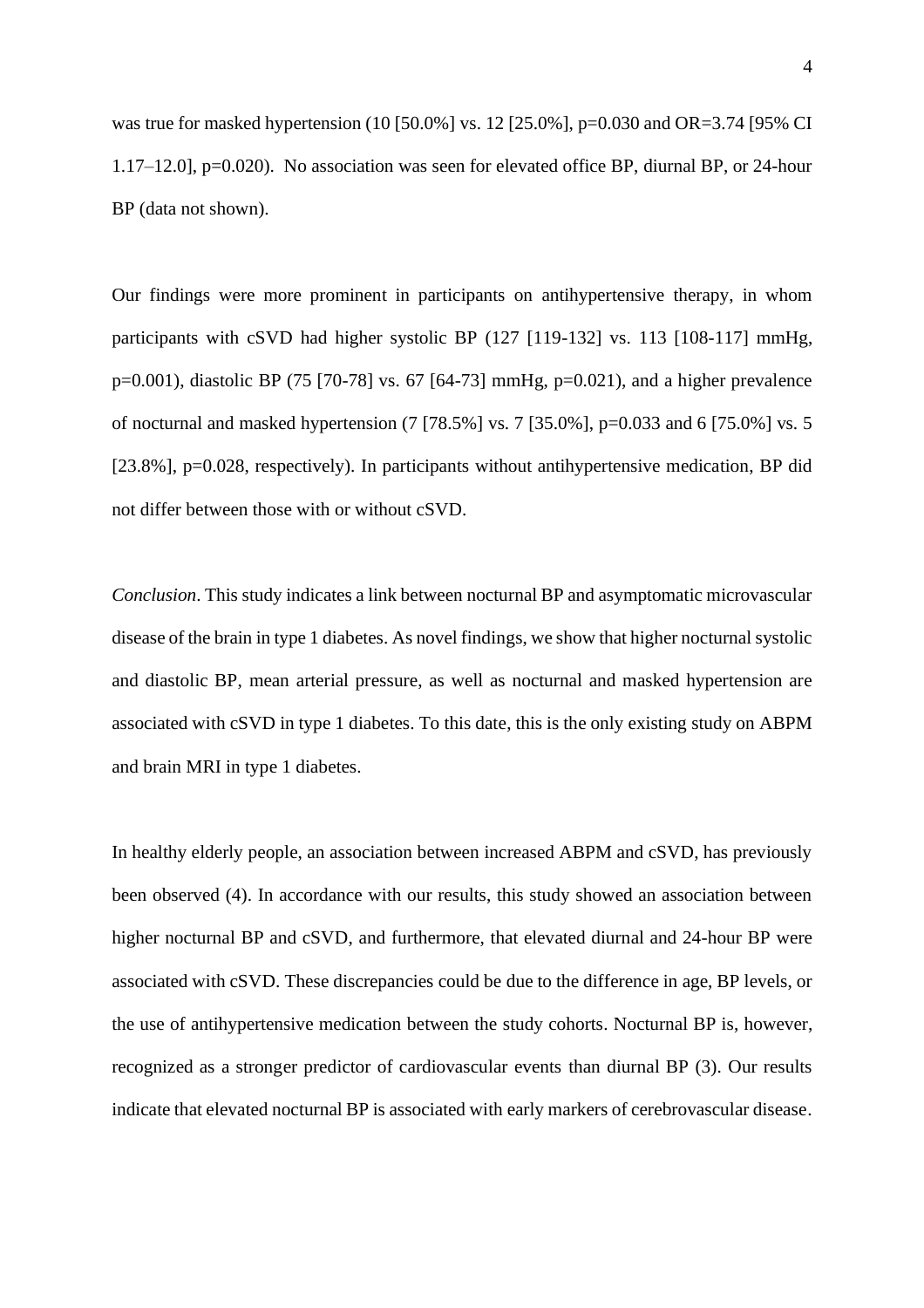We observed no association between cSVD and PP, a marker of arterial stiffness. In type 1 diabetes, arterial stiffness has been associated with cerebral white-matter hyperintensities, a marker of cSVD (5). In our younger cohort, white-matter hyperintensities were too infrequent for any further subanalyses. The different manifestations of cSVD (2) could potentially have different pathophysiology, and, thus, also differ in their association with BP.

We observed more prominent findings in individuals on antihypertensive medication. No association was, however, found between cSVD and antihypertensive medication, as opposed to earlier observations (4). This may indicate that a higher nocturnal BP is a marker of a preexisting generalized circulatory dysregulation, or it may be due to taking BP lowering medication during daytime.

The study limitations include the lack of power to detect more subtle differences between the groups and the cross-sectional design that limits the interpretation of causality. Nonetheless, the strength of our study is the well-characterized study population and the detailed evaluation of both BP and cSVD.

Our findings show that cSVD in type 1 diabetes is associated with nocturnal BP and masked hypertension. Whether the link is causal, or simply reflect vasculopathy and/or BP dysregulation needs further investigation.

#### **Acknowledgements**

We acknowledge the skilled technical assistance of Anna Sandelin, Jaana Tuomikangas, and Mira Korolainen. We also gratefully thank Pentti Pölönen, Department of Radiology, Helsinki University Hospital for performing the MRI scans. We are indebted to Prof. Markku Kaste,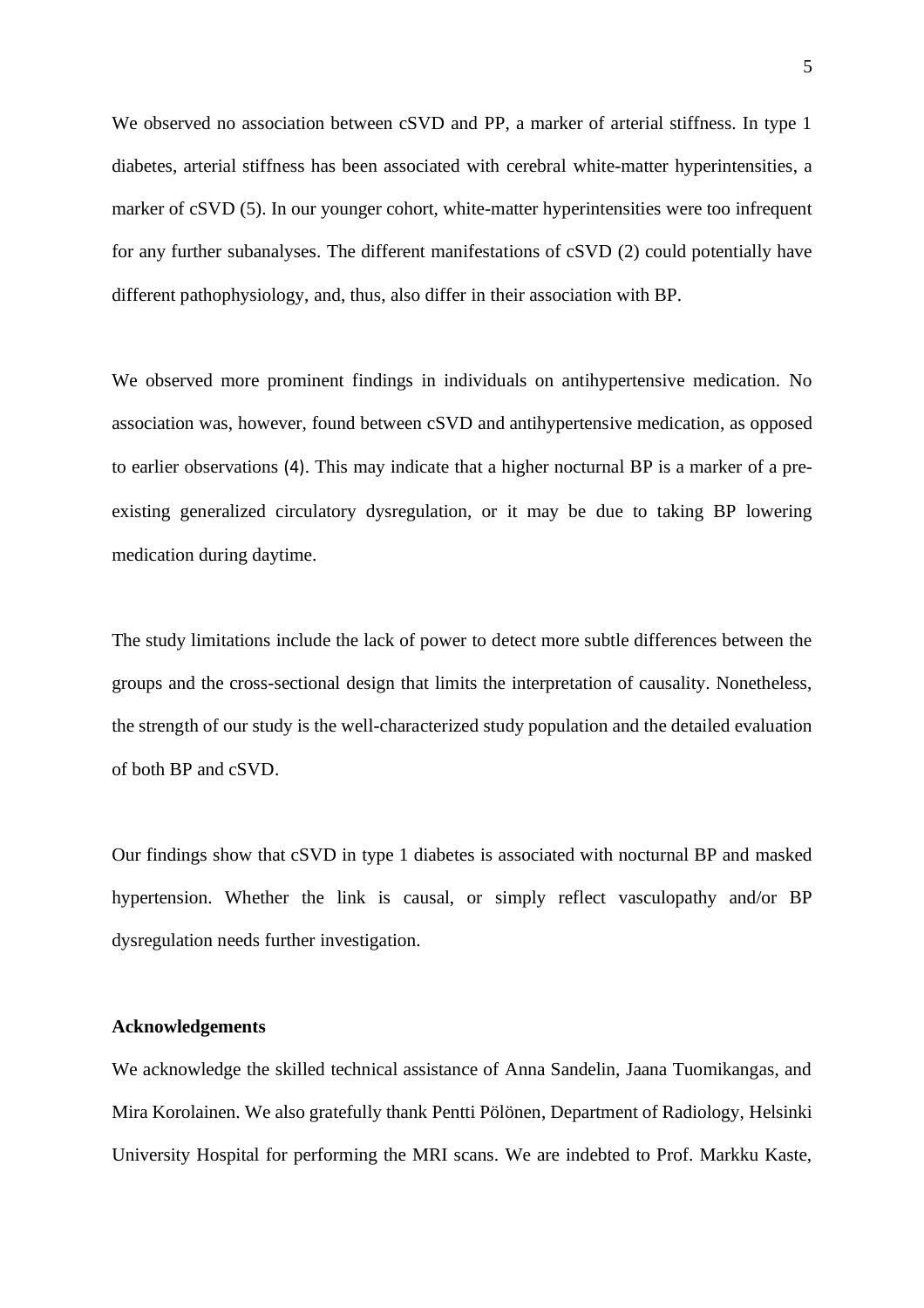Department of Neurology and Dr Oili Salonen, Department of Radiology, Helsinki University Hospital for their help in the initiation of the study.

M.I.E., D.G., S.S., C.F., P.S., R.L., T.T., J.P., P.-H.G., J.M. and L.M.T. contributed to the study design, acquisition of data, as well as the interpretation of data. M.I.E. and L.M.T. had the main responsibility for analyzing the data and writing the first draft of the paper. D.G., S.S., C.F., P.S., R.L., T.T., J.P., P.-H.G. and J.M. critically revised the manuscript. P.-H.G. is the guarantor of this work and, as such, had full access to all the data in the study, and takes responsibility for the integrity of the data and the accuracy of the data analysis.

*Funding.* The study was supported by grants from Folkhälsan Research Foundation, Academy of Finland (275614, 316664, and UAK10121MRI), Wilhelm and Else Stockmann Foundation, Liv och Hälsa Society, Novo Nordisk Foundation (NNF OC0013659), Sigrid Juselius Foundation, Medical Society of Finland, Päivikki and Sakari Sohlberg Foundation, Finnish Foundation for Cardiovascular Research, EVO governmental grants, University of Helsinki, Diabetes Research Foundation, Diabetes Wellness Finland, Finnish Medical Foundation, Perklén Foundation, Eye Foundation in Finland, and Eye- and Tissue Bank Foundation. None of funding bodies had any role in the study design, collection, analysis, or interpretation of data. Nor had the funding bodies any role in the writing of the report, nor in the decision to submit the paper for publication.

*Conflict of interest statement.* M.I.E. is a shareholder of BCB Medical Oy. D.G. has received lecture or advisory honoraria from AstraZeneca, Boehringer Ingelheim, Fresenius, GE Healthcare, and Novo Nordisk, and support to attend medical meetings from CVRx and Sanofi Aventis. P.S. has received lecture honoraria from Bayer and Santen. T.T. is an advisory board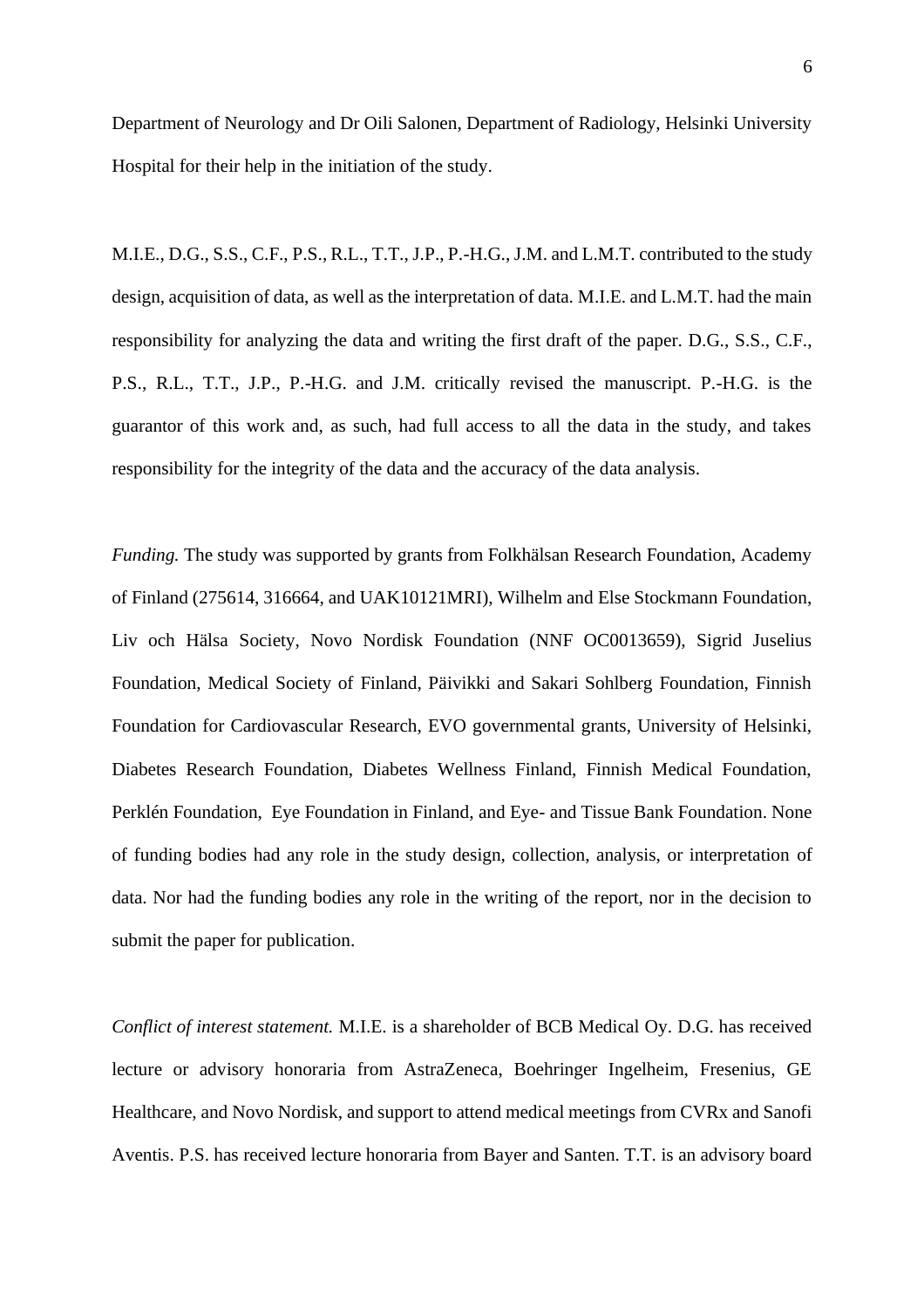member of Boehringer. No other potential conflicts of interest relevant to this article were reported. P-H.-G. is an advisory board member of AbbVie, Astellas, Astra Zeneca, Bayer, Boehringer Ingelheim, Eli Lilly, Janssen, Medscape, MSD, Mundipharma, Novartis, Novo Nordisk, Sanofi, and has received lecture honoraria from Astellas, Astra Zeneca, Boehringer Ingelheim, Eli Lilly, Elo Water, Genzyme, Janssen, Medscape, MSD, Mundipharma, Novartis, Novo Nordisk, PeerVoice, Sanofi and SCIARC.

#### **References**

1. Thorn LM, Shams S, Gordin D, Liebkind R, Forsblom C, Summanen P, et al. Clinical and MRI Features of Cerebral Small-Vessel Disease in Type 1 Diabetes. Diabetes Care. 2019;42(2):327.

2. Wardlaw JM, Smith EE, Biessels GJ, Cordonnier C, Fazekas F, Frayne R, et al. Neuroimaging standards for research into small vessel disease and its contribution to ageing and neurodegeneration. The Lancet Neurology. 2013;12(8):822-38.

3. O'Brien E, Parati G, Stergiou G, Asmar R, Beilin L, Bilo G, et al. European Society of Hypertension Position Paper on Ambulatory Blood Pressure Monitoring. J Hypertens. 2013;31(9):1731-68.

4. Avet J, et.al. Leukoaraiosis and ambulatory blood pressure load in a healthy elderly cohort study: The PROOF study. International Journal of Cardiology. 2014;172(1):59-63.

5. van Elderen SGC, Brandts A, Westenberg JJM, van der Grond J, Tamsma JT, van Buchem MA, et al. Aortic stiffness is associated with cardiac function and cerebral small vessel disease in patients with type 1 diabetes mellitus: assessment by magnetic resonance imaging. European Radiology. 2010;20(5):1132-8.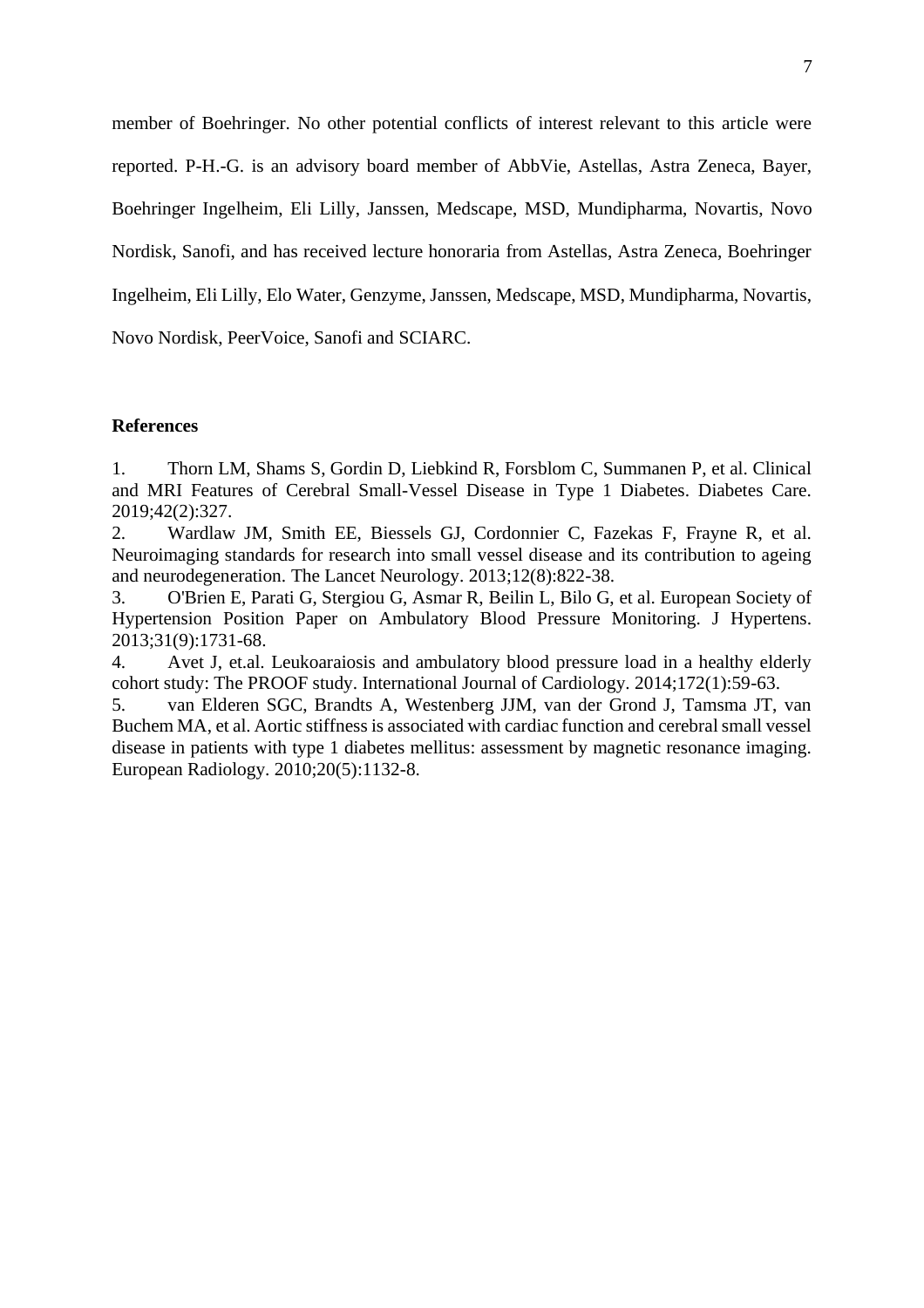|                                       | Small-vessel disease, $n =$ | No small-vessel disease, n    | $p*$               |
|---------------------------------------|-----------------------------|-------------------------------|--------------------|
|                                       | 20                          | $= 53$                        |                    |
| Male, $n$ $%$                         | 10(50.0)                    | 30(56.6)                      | 0.613 <sup>1</sup> |
| Age, years                            | $42.2(39.3 - 46.2)$         | 39.6 (33.4-45.2)              | 0.113 <sup>1</sup> |
| Diabetes duration, years              | $20.9(19.2 - 32.1)$         | 21.2 (19.9-23.9)              | 0.748 <sup>1</sup> |
| Diabetes manifestation age, years     | $19.9(10.7-24.1)$           | $15.5(11.0-22.8)$             | 0.638 <sup>1</sup> |
| $HbA_{1c}$ , % [mmol/mol]             | $8.2(7.5-8.7)[66(59-72)]$   | $8.0(7.4 - 8.7)$ [64 (57-72)] | 0.647 <sup>1</sup> |
| eGFR, ml/min                          | $106(95-115)$               | $111(104 - 117)$              | 0.122 <sup>1</sup> |
| Body Mass Index, $kg/m2$              | $26.6(24.6-28.5)$           | $27.1(24.7-30.4)$             | 0.421 <sup>1</sup> |
| Current smoker, n (%)                 | 0(0.0)                      | 1(1.9)                        | >0.9991            |
| Microvascular complications, n (%)    | 4(20.0)                     | 11(20.8)                      | >0.9991            |
| Macrovascular complications, n<br>(%) | 0(0.0)                      | 0(0.0)                        |                    |
| Total cholesterol, mmol/l             | 4.1 $(3.7-4.8)$             | $4.4(4.0-5.0)$                | 0.104 <sup>1</sup> |
| LDL-cholesterol, mmol/l               | $2.1(1.4-2.6)$              | $2.3(2.1-3.0)$                | 0.067 <sup>1</sup> |
| HDL-cholesterol, mmol/l               | $1.5(1.3-1.9)$              | $1.5(1.2-1.8)$                | 0.603 <sup>1</sup> |
| Triglycerides, mmol/l                 | $0.9(0.7-1.5)$              | $0.9(0.7-1.3)$                | 0.946 <sup>1</sup> |
| Lipid lowering medication, $n$ $%$ )  | 6(30.0)                     | 12(22.6)                      | 0.551 <sup>1</sup> |
| Antithrombotic medication, n (%)      | 2(10.0)                     | 4(7.5)                        | 0.528 <sup>1</sup> |
| Antihypertensive medication, n (%)    | 8(40.0)                     | 21(39.6)                      | 0.792 <sup>2</sup> |
| Office SBP, mmHg                      | $133(124-139)$              | $130(123-142)$                | 0.270              |
| Office DBP, mmHg                      | $79(83 - 75)$               | $81(74 - 85)$                 | 0.503              |
| Office pulse, /min                    | $69 \pm 12$                 | $69 \pm 12$                   | 0.778              |
| 24-h SBP, mmHg                        | $127(124-135)$              | $122(118-129)$                | 0.078              |
| Diurnal SBP, mmHg                     | $130(127-140)$              | $127(122 - 132)$              | 0.173              |
| Nocturnal SBP, mmHg                   | $117(111-124)$              | $110(107-116)$                | 0.010              |
| 24-h DBP, mmHg                        | 79 (76-86)                  | $79(76-83)$                   | 0.356              |
| Diurnal DBP, mmHg                     | $82(79-89)$                 | $82(79 - 87)$                 | 0.648              |
| Nocturnal DBP, mmHg                   | 72 (68-76)                  | $67(64-72)$                   | 0.009              |
| Nocturnal dip, %                      | $11(6-15)$                  | $13(9-17)$                    | 0.050              |
| 24-h pulse, 1/min                     | $73(68 - 82)$               | $72(66-79)$                   | 0.509              |
| Diurnal pulse, 1/min                  | 76 (70-86)                  | $75(70-84)$                   | 0.552              |
| Nocturnal pulse, 1/min                | $63(58-68)$                 | $62(56-68)$                   | 0.658              |
| 24-h MAP, mmHg                        | $95(90-101)$                | 94 (90-98)                    | 0.416              |
| Diurnal MAP, mmHg                     | $97(93-104)$                | $97(93-102)$                  | 0.852              |
| Nocturnal MAP, mmHg                   | $86(83-92)$                 | $81(78-86)$                   | 0.006              |
| 24-h PP, mmHg                         | $47(44-52)$                 | $44(41-48)$                   | 0.074              |
| Diurnal PP, mmHg                      | $47(45-53)$                 | $44(41-48)$                   | 0.091              |
| Nocturnal PP, mmHg                    | $45(41-49)$                 | 44 (40-47)                    | 0.176              |
| 24-h SBP ARV, mmHg                    | $10 \pm 3$                  | $10 \pm 3$                    | 0.604              |
| 24-h DBP ARV, mmHg                    | $8(7-9)$                    | $7(6-9)$                      | 0.351              |

**Table 1. Comparison of individuals with versus without cerebral small-vessel disease**

*Data are presented as mean ± standard deviation and median (inter quartile range). eGFR indicates estimated glomerular filtration rate (CDK-EPI formula); Microvascular complications, albuminuria or retinal photocoagulation; Antithrombotic medication, aspirin or warfarin; SBP, systolic blood pressure; DBP, diastolic blood pressure; MAP, mean arterial pressure; PP, pulse pressure; and ARV, average real variability.*